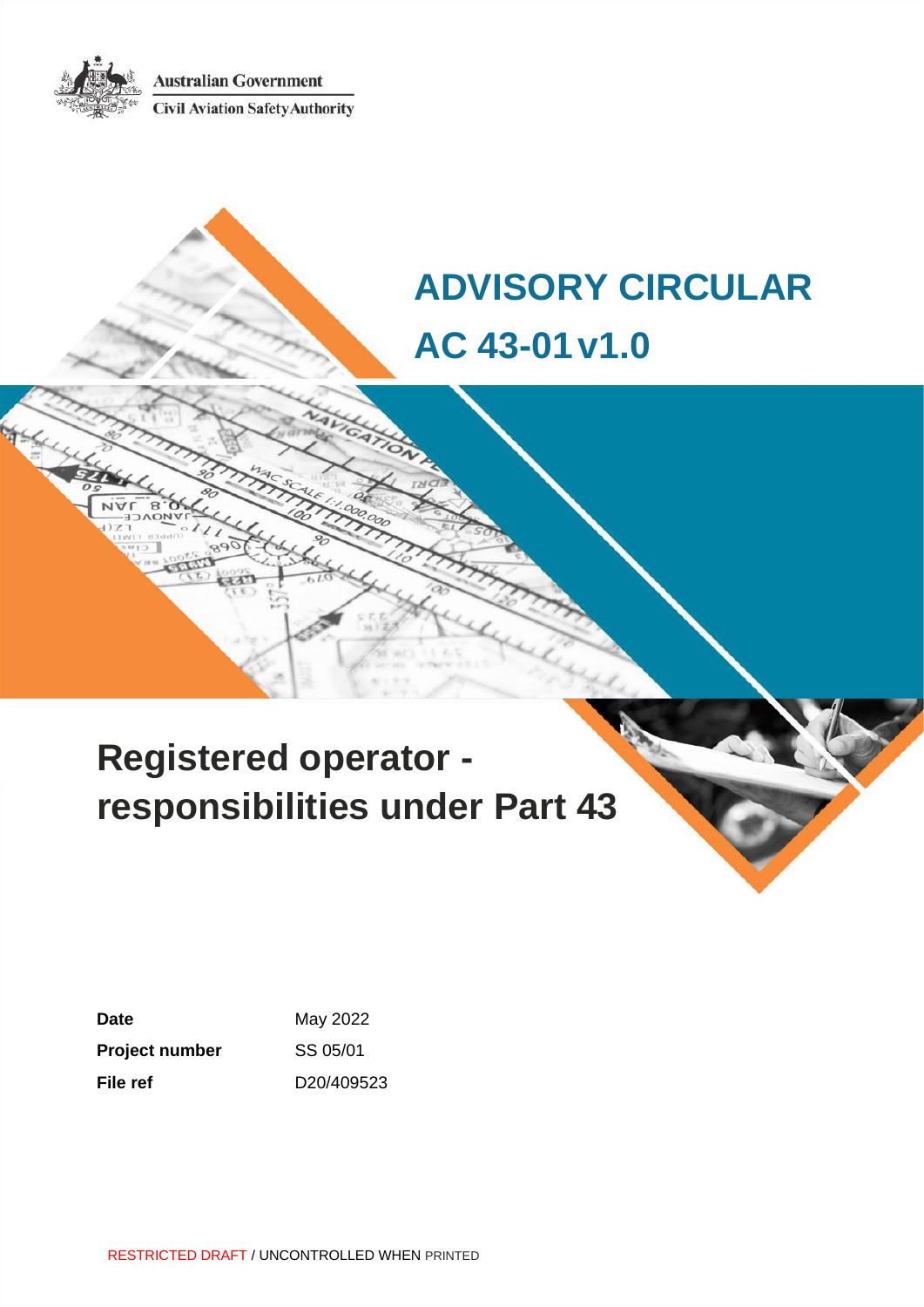Advisory circulars are intended to provide advice and guidance to illustrate a means, but not necessarily the only means, of complying with the Regulations, or to explain certain regulatory requirements by providing informative, interpretative and explanatory material.

**Advisory circulars should always be read in conjunction with the relevant regulations.**

# Audience

This advisory circular (AC) applies to:

- registered operators
- licensed aircraft maintenance engineers (LAMEs)
- aircraft maintenance technicians
- CAR 30 organisations
- Part 145 approved maintenance organisations.

# Purpose

This AC provides the registered operator of an aircraft, to which Part 43 of CASR applies, guidance material relating to their responsibilities for the airworthiness and record keeping for their aircraft. This AC also provides guidance on some record keeping systems the registered operator may choose to use for their aircraft.

# For further information

For further information, contact CASA's Airworthiness and Engineering Branch (telephone 131 757).

# **Status**

This version of the AC is approved by the Branch Manager, Airworthiness and Engineering.

| <b>Version</b> | Date <sup>1</sup> | <b>Details</b> |
|----------------|-------------------|----------------|
| v1.0           |                   | Initial AC.    |

Unless specified otherwise, all subregulations, regulations, Divisions, Subparts and Parts referenced in this AC are references to the *Civil Aviation Safety Regulations 1998 (CASR)*.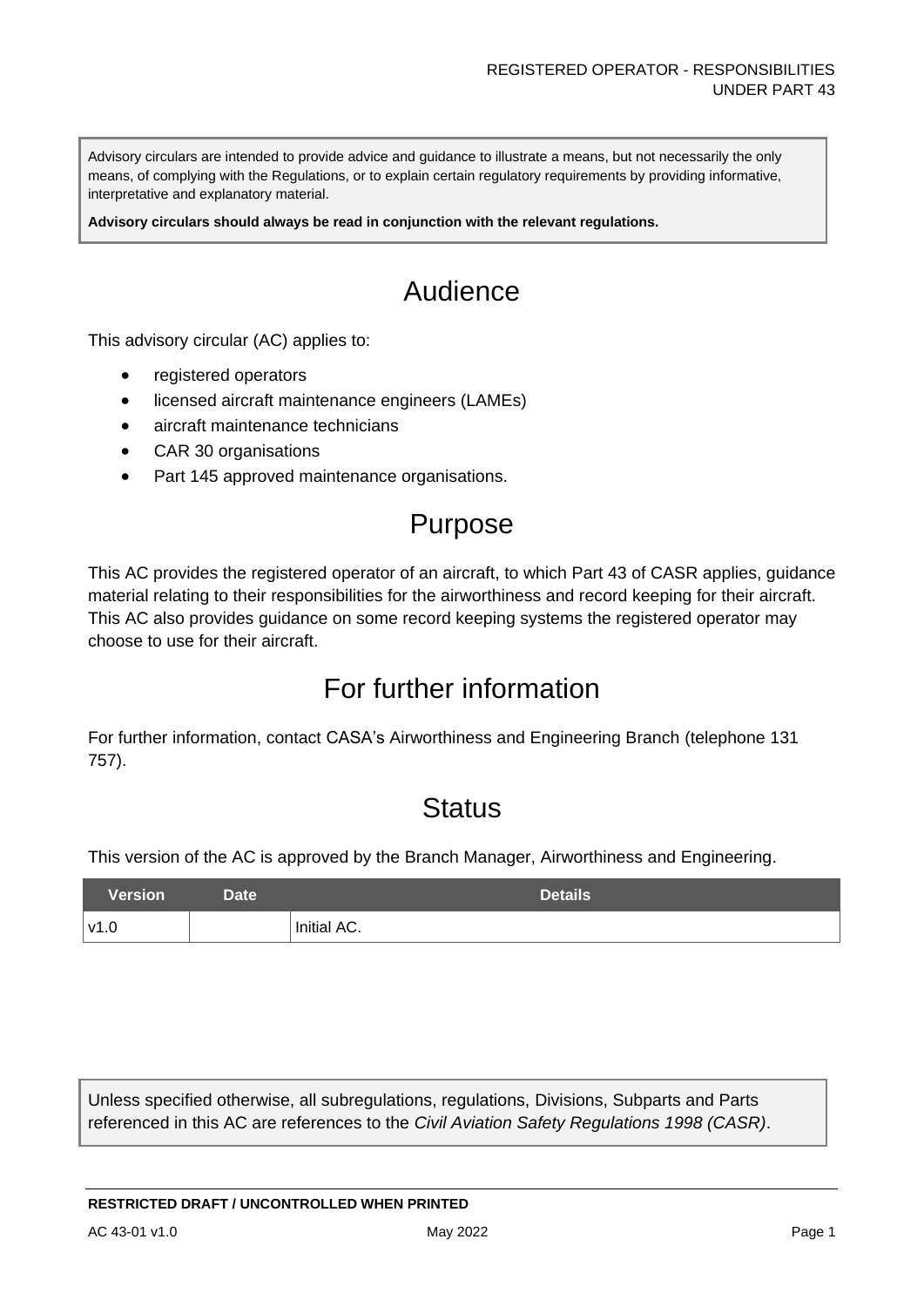# **Contents**

| 1              |     | <b>Reference material</b>            | $\mathbf{3}$    |
|----------------|-----|--------------------------------------|-----------------|
|                | 1.1 | Acronyms                             | 3               |
|                | 1.2 | <b>Definitions</b>                   | 3               |
|                | 1.3 | References                           | $\overline{4}$  |
| $\overline{2}$ |     | General                              |                 |
|                | 2.1 | Registered operator responsibilities | 5               |
| 3              |     | <b>Ensuring Airworthiness</b>        |                 |
|                | 3.1 | Inspections                          | 6               |
|                | 3.2 | <b>Inspection Programme</b>          | $6\phantom{1}6$ |
|                | 3.3 | Transport category aircraft          | $\overline{7}$  |
|                | 3.4 | Other airworthiness requirements     | 7               |
| 4              |     | <b>Record Keeping</b>                |                 |
|                | 4.1 | Record keeping system                | 9               |
|                | 4.2 | What must be recorded                | 9               |
|                | 4.3 | Retention of records                 | 10              |
|                |     |                                      |                 |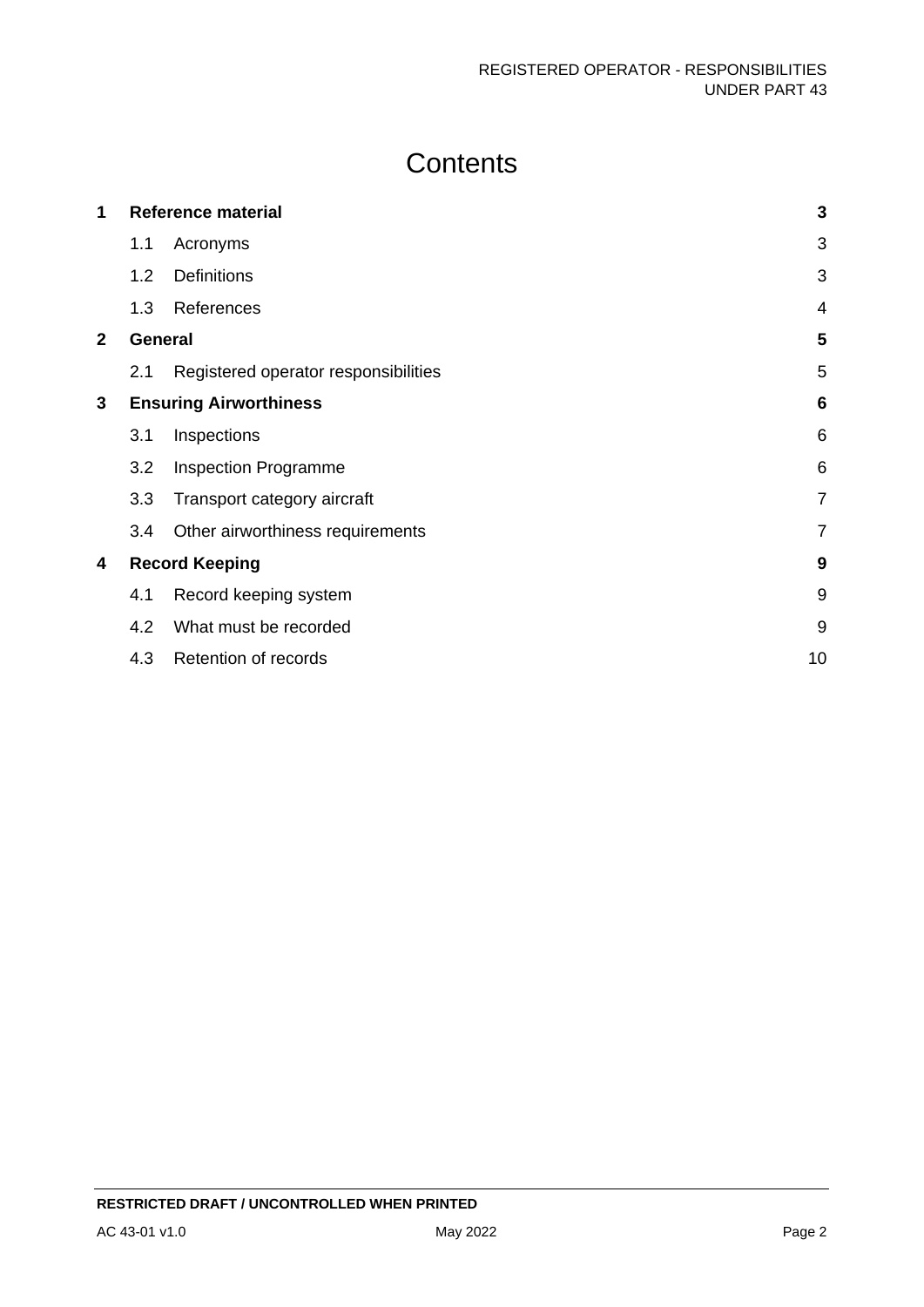# <span id="page-3-0"></span>**1 Reference material**

### <span id="page-3-1"></span>**1.1 Acronyms**

The acronyms and abbreviations used in this AC are listed in the table below.

| Acronym     | <b>Description</b>                                                             |
|-------------|--------------------------------------------------------------------------------|
| AC          | advisory circular                                                              |
| AD.         | airworthiness directive                                                        |
| <b>AMTC</b> | aircraft maintenance technician certificate                                    |
| AWL         | airworthiness limitation                                                       |
| <b>CAR</b>  | Civil Aviation Regulations 1988                                                |
| CASA        | <b>Civil Aviation Safety Authority</b>                                         |
| <b>CASR</b> | Civil Aviation Safety Regulations 1998                                         |
| <b>ICA</b>  | instructions for continuing airworthiness (issued by manufacturer or designer) |
| <b>NAA</b>  | national airworthiness authority (for a country other than Australia)          |
| RO.         | registered operator                                                            |

### <span id="page-3-2"></span>**1.2 Definitions**

Terms that have specific meaning within this AC are defined in the table below. Where definitions from the civil aviation legislation have been reproduced for ease of reference, these are identified by 'grey shading'. Should there be a discrepancy between a definition given in this AC and the civil aviation legislation, the definition in the legislation prevails.

| Term                    | <b>Definition</b>                                                                                                                                                                                                                                                                                                                                                                                                                                        |
|-------------------------|----------------------------------------------------------------------------------------------------------------------------------------------------------------------------------------------------------------------------------------------------------------------------------------------------------------------------------------------------------------------------------------------------------------------------------------------------------|
| aerial work operations  | Aerial work operations include flying training.                                                                                                                                                                                                                                                                                                                                                                                                          |
| airworthiness directive | airworthiness directive means:<br>• an Australian airworthiness directive; or<br>a foreign State of Design airworthiness directive issued on or after<br>1 October 2009; or<br>• for a model of aircraft that is first registered in Australia on or after<br>1 October 2009—a foreign State of Design airworthiness directive issued<br>before 1 October 2009 for that model or for an aeronautical product that is<br>part of, or used in, that model. |
| Australian aircraft     | Australian aircraft means aircraft registered in Australia; and aircraft in<br>Australian territory, other than foreign registered aircraft and state aircraft.                                                                                                                                                                                                                                                                                          |
| certificate             | Aircraft maintenance technician certificate                                                                                                                                                                                                                                                                                                                                                                                                              |
| major defect            | Major defect means:<br>• in relation to an aeronautical product that is not fitted to an aircraft-a<br>defect of such a kind that the aeronautical product, if fitted to an aircraft,<br>may affect the safety of the aircraft or cause the aircraft to become a                                                                                                                                                                                         |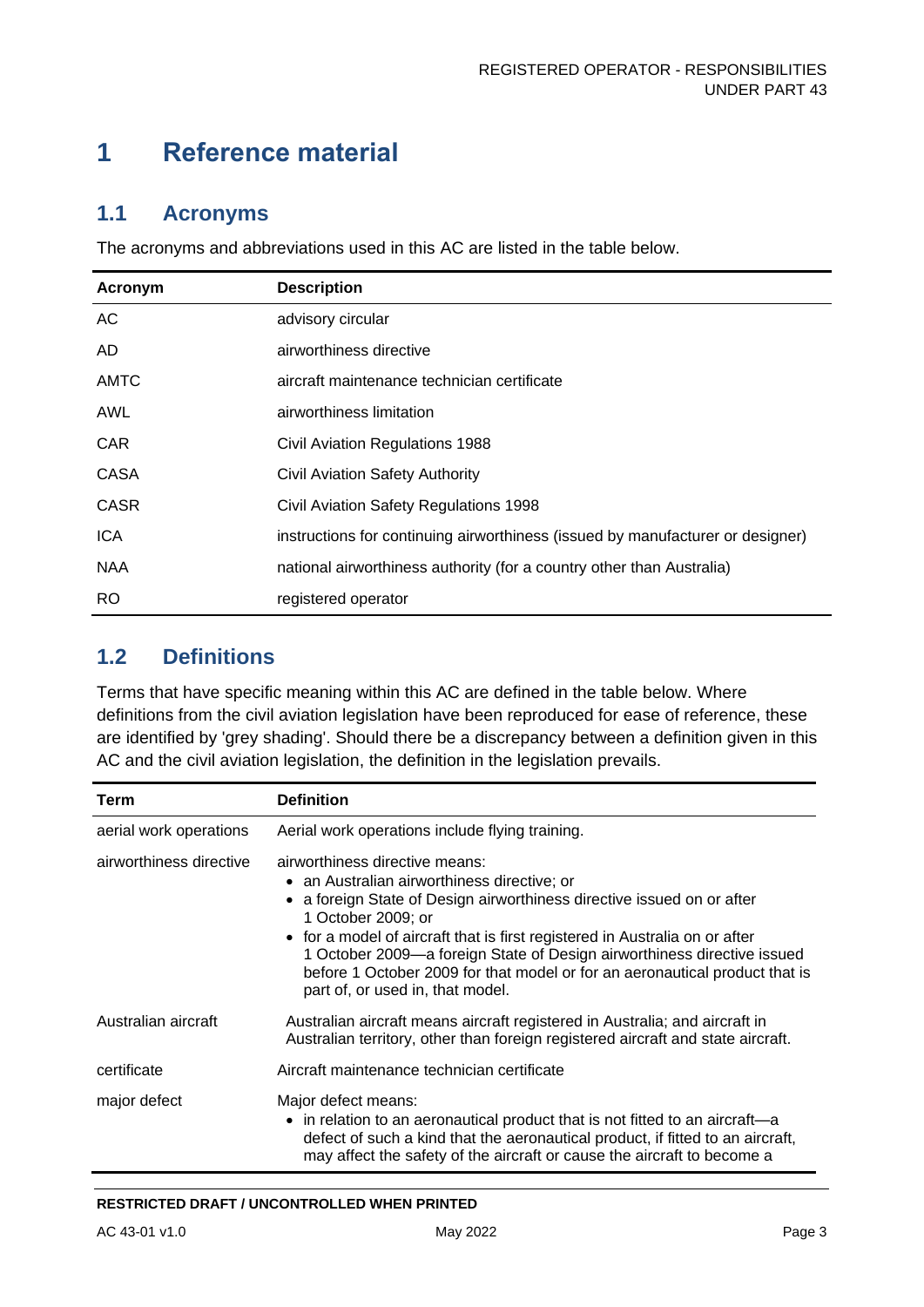| Term | <b>Definition</b>                                                                                                                                                                                               |
|------|-----------------------------------------------------------------------------------------------------------------------------------------------------------------------------------------------------------------|
|      | danger to persons or property; and<br>• in relation to an aircraft—a defect of such a kind that it may affect the<br>safety of the aircraft or cause the aircraft to become a danger to persons<br>or property. |

## <span id="page-4-0"></span>**1.3 References**

#### **Legislation**

Legislation is available on the Federal Register of Legislation website<https://www.legislation.gov.au/>

| <b>Document</b> | Title                   |
|-----------------|-------------------------|
| Part 43 of CASR | Maintenance of Aircraft |
| Part 43 MOS     | Maintenance of Aircraft |

#### **Advisory material**

CASA's advisory materials are available at<https://www.casa.gov.au/publications-and-resources/guidance-materials>

| <b>Document</b> | Title                                                                   |
|-----------------|-------------------------------------------------------------------------|
| AC43-02         | Inspection of aircraft - requirements                                   |
| AC 43-09        | Maintenance records                                                     |
| AC 43-11        | Preventive (pilot) maintenance -limits and responsibilities             |
| $AC 11-3(1)$    | Electronically formatted certifications, records and management systems |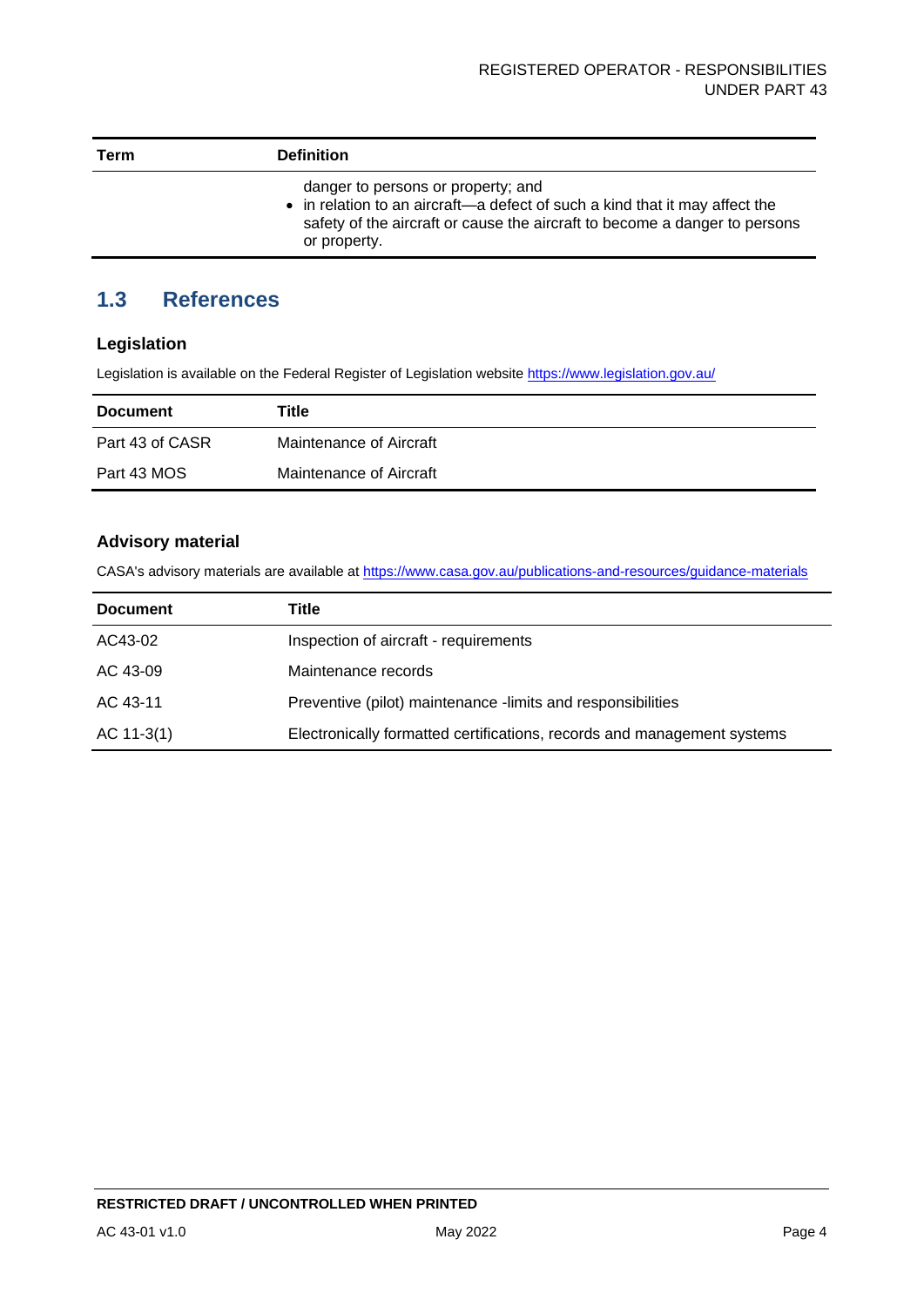# <span id="page-5-0"></span>**2 General**

### <span id="page-5-1"></span>**2.1 Registered operator responsibilities**

The registered operator (RO) is responsible for ensuring that an Australian aircraft, operated in private or aerial work operations, is not made available for a flight unless the aircraft is airworthy, and all required inspections and rectifications have been properly carried out and approved for return to service.

The RO of an aerial work aircraft is also responsible for approving pilots to carry out preventive maintenance on their aircraft. 1

#### **2.1.1 Record Keeping**

The RO is required to keep a system of records that includes:

- for the aircraft, a record of total flight time is kept up to date
- for each airframe, engine and adjustable propeller, a maintenance record is kept
- records of all maintenance carried out
- certifications for completion of all maintenance
- details of inspection requirements and records of completion of inspections.

<sup>1</sup> Refer to AC 43-11 for more information on pilots performing preventive maintenance.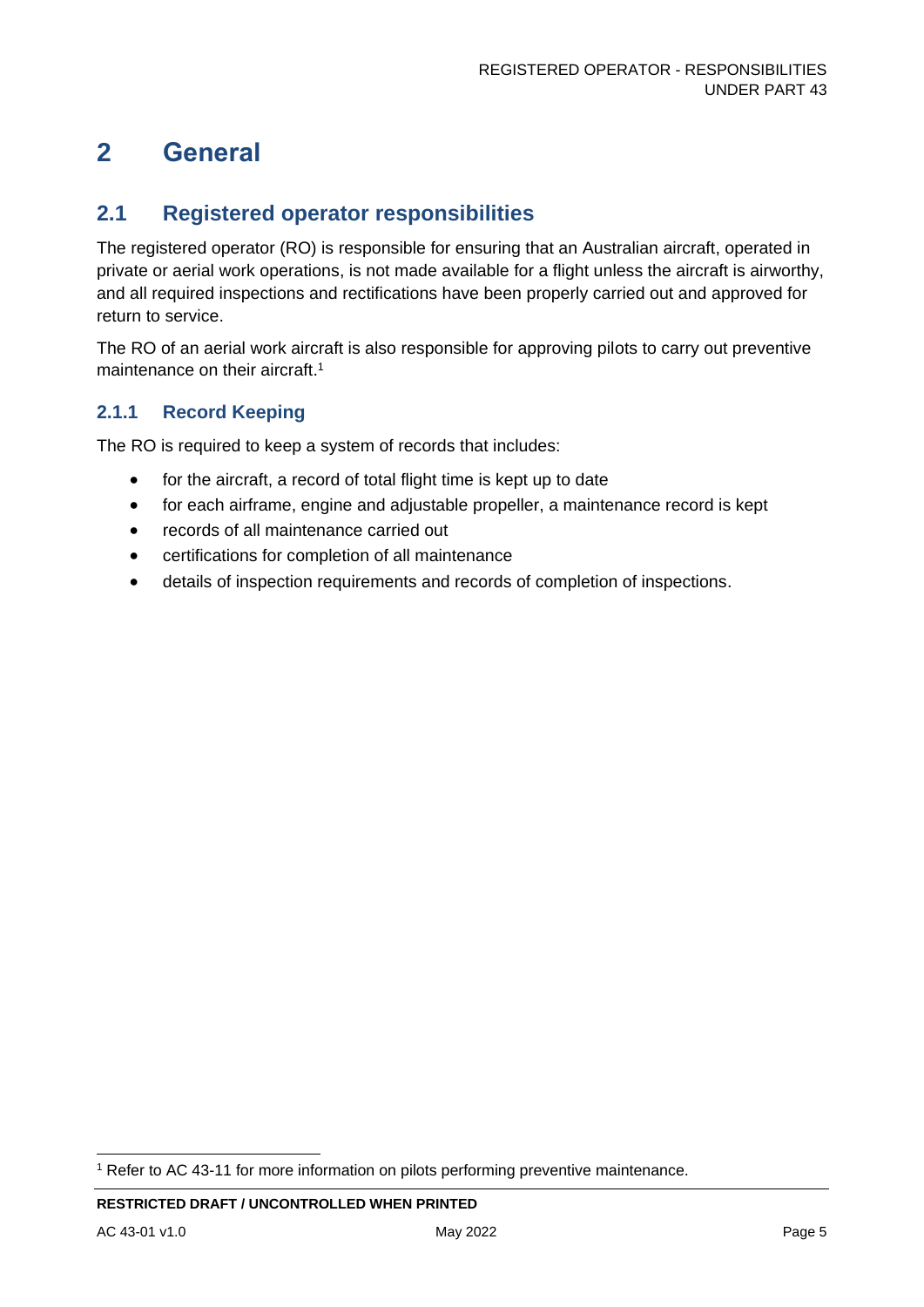# <span id="page-6-0"></span>**3 Ensuring Airworthiness**

### <span id="page-6-1"></span>**3.1 Inspections**

The RO is responsible for nominating an inspection schedule or programme suitable for their aircraft. The RO records details of the chosen inspection schedule or program in the aircraft records. The inspection schedule or programme will depend on the type of aircraft operated<sup>2</sup>.

There are five types of inspections.

#### **3.1.1 Annual inspection**

The annual inspection is based on schedule 1 in the Part 43 MOS, and is available to:

- small piston engine aeroplane
- piston engine helicopter with the addition of the manufacturer's inspections for helicopter specific controls, rotors and drive systems
- small single turbine engined aircraft provided the engine manufacturer's engine inspection schedule or checklist is used
- turbine powered helicopters with the addition of the manufacturer's inspections for helicopter specific controls, rotors and rotor drive systems and the engine manufacturer's engine inspection schedule or checklist is used.

#### **3.1.2 Progressive inspection**

This inspection may be the annual inspection broken up into phases or sections and carried out over a 12-month period, or the manufacturer's progressive inspection schedule.

#### **3.1.3 100 Hourly inspection**

The RO of a small aircraft involved in aerial work in which a person other than a crew member is carried for payment, including flight training must have the aircraft inspected each 100 hours as well as annually.

#### **3.1.4 Manufacturer's inspection schedule**

The RO of small aircraft may choose to use the manufacturer's inspection schedule.

### <span id="page-6-2"></span>**3.2 Inspection Programme**

The RO of large aeroplanes and aeroplanes with multiple turbine engines must have the aircraft inspected in accordance with an inspection programme which is supervised by a suitable person nominated by the RO. The inspection programme may be:

- the aircraft manufacture's current inspection programme
- an inspection programme approved by CASA

<sup>2</sup> Refer to AC 43-2 for further information on inspections.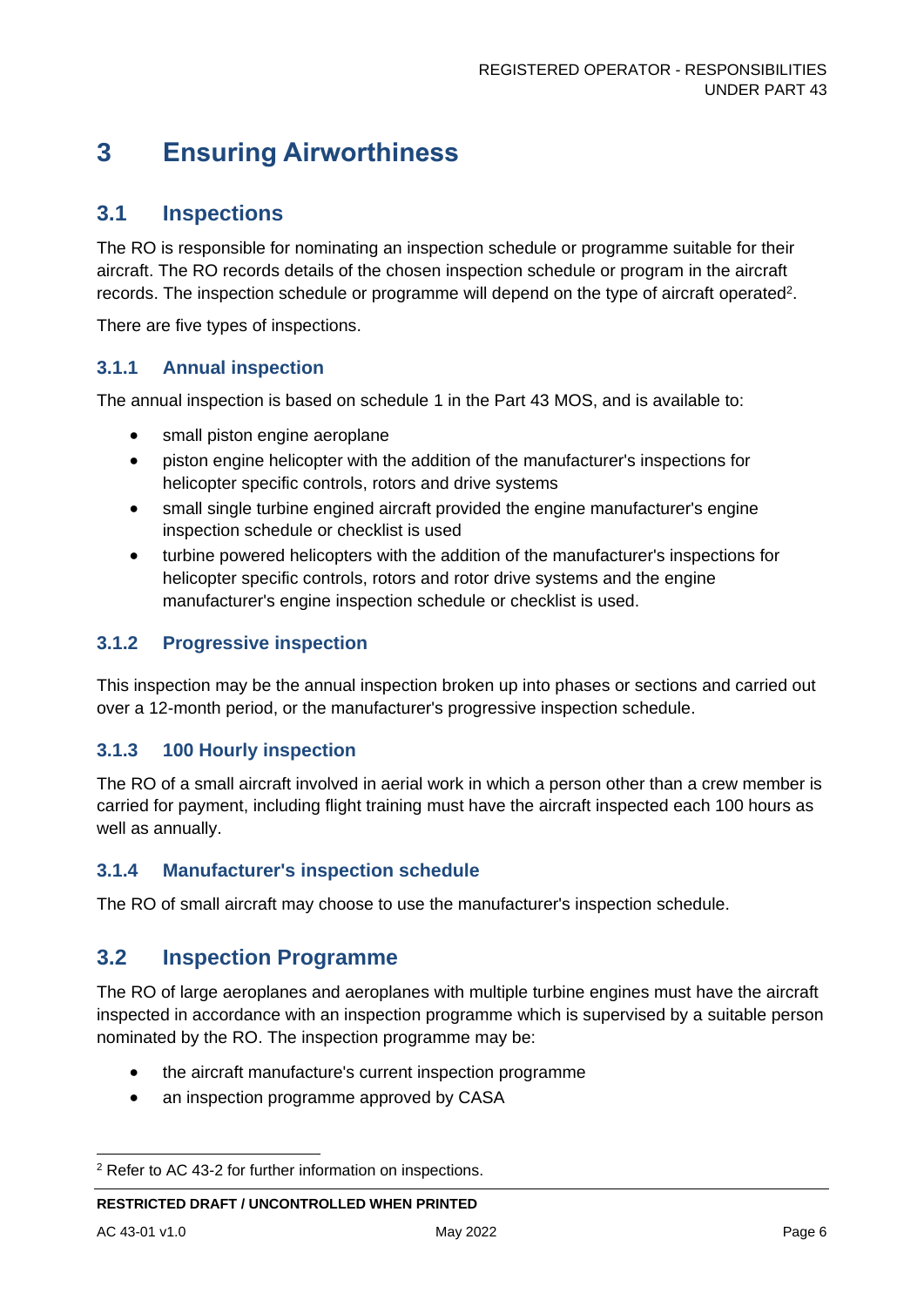- a continuous airworthiness inspection program that is part of a continuous airworthiness maintenance program
- an existing system of maintenance approved under CAR 1988.

## <span id="page-7-0"></span>**3.3 Transport category aircraft**

The RO of an aircraft type certified in the transport category must ensure scheduled inspections, scheduled maintenance, major repairs and modifications are carried out under the control of an AMO. However, simple maintenance tasks may be carried out by an independent LAME, as directed by the RO. These tasks include things like:

- oil and filter changes
- wheel and brake changes
- panel mounted avionics component replacements provided no specialist equipment is required
- MEL 'M' items
- other similar 'line' maintenance items which can be performed using simple methods and processes.

### <span id="page-7-1"></span>**3.4 Other airworthiness requirements**

The RO is responsible for ensuring all mandatory maintenance and inspection requirements are complied with. The mandatory maintenance and inspection requirements are:

- airworthiness directives (ADs)
- airworthiness limitation items (AWLs)
- if applicable, manufacturer's recommended maintenance items (see Recommended maintenance actions at 3.3.3 of this AC).

#### **3.4.1 Airworthiness directives**

Airworthiness directives (AD)s are issued by the national airworthiness authority (NAA) of the type certificate holder or CASA. When an AD is raised for an aircraft, engine, propeller, or aeronautical product by its certifying NAA, it is binding on affected aircraft in Australia.

Note: Foreign-issued ADs do not apply to limited category aircraft.<sup>3</sup>

#### **3.4.2 Airworthiness limitations**

Airworthiness limitations (AWL) set out mandatory retirement times for components and/or mandatory inspections. These items and inspections are approved by the certifying authority and may not be changed unless the changes are also approved by the certifying authority. They are required to be separately identified in an aircraft's ICAs as mandatory items.

ROs are responsible for ensuring that the AWLs relevant to their aircraft have been complied with and should familiarise themselves with the AWLs for their particular aircraft.

<sup>&</sup>lt;sup>3</sup> Refer to AC 43-18 for further information.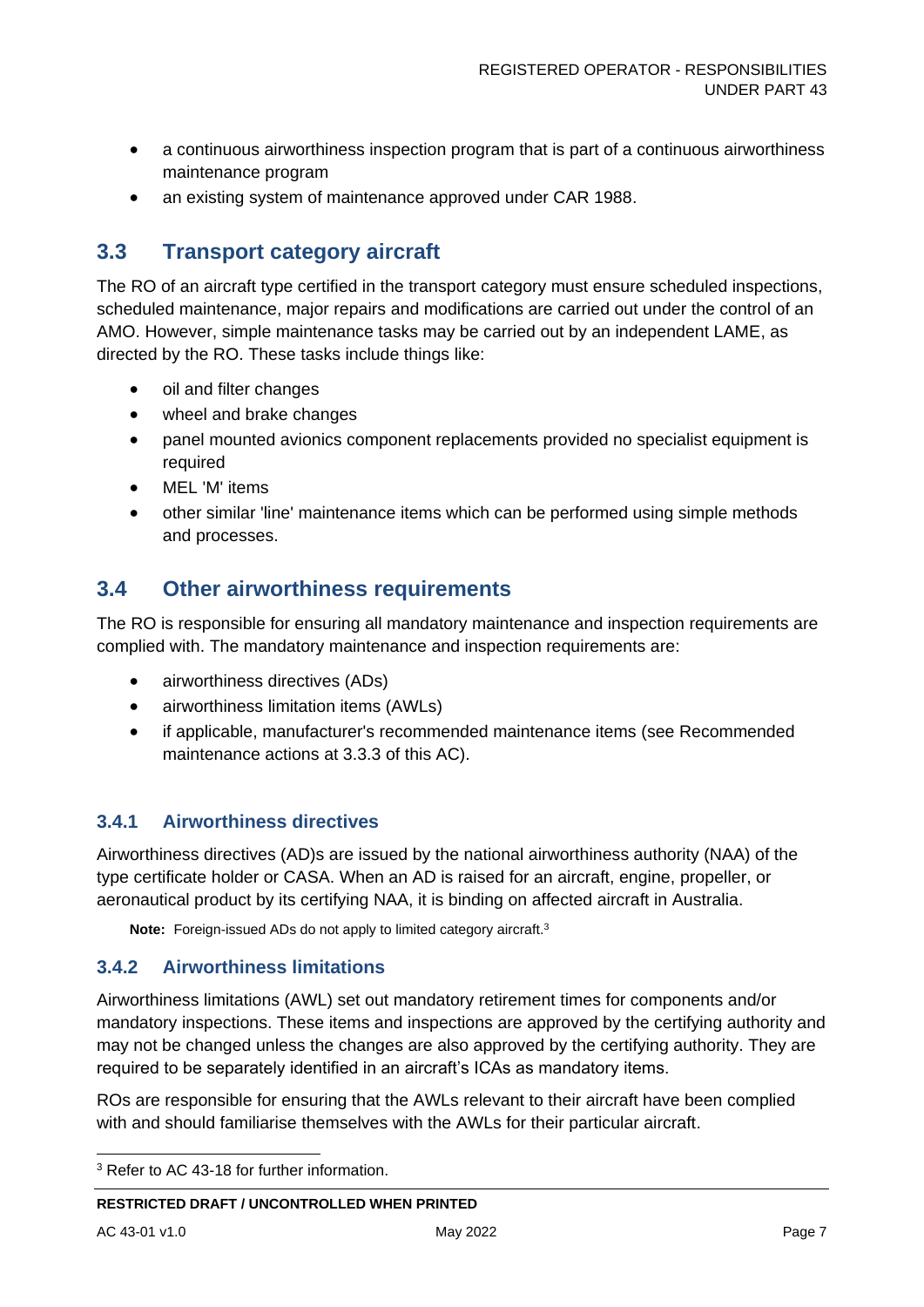Most small simple aircraft, particularly those certified before the 1980s, typically do not have any AWLs, however the RO should check the aircraft's type certificate data sheet (TCDS), which can be accessed on the applicable NAA's web site. There may be AWLs or Certification Maintenance Requirements (CMRs), which are also mandatory, listed in the TCDS for these older aircraft.

From time to time, the certifying NAA for an aircraft may approve a change to the AWLs. Such changes are not retrospective; they have effect for aircraft manufactured after the date of issue, or sometimes may be specified as affecting aircraft starting with a certain serial number. Aircraft manufactured before an approved change is made to the AWLs are not affected by the change unless the certifying NAA issues a direction requiring operators to comply with the changes. This is normally done by issuing an AD.

#### **3.4.3 Recommended maintenance actions**

Registered operators (RO) of aircraft should familiarise themselves with manufacturers' recommendations, however compliance is not mandatory unless an operator is required to, or chooses, use an inspection schedule that refers to manufacturer's ICAs.

#### **3.4.4 Defects**

A defect is any fault or imperfection in an aircraft or component that is not within design tolerances. It may be the result of manufacturing fault, wear, misuse, maintenance errors or accidental damage.

The RO is responsible for having defects rectified.

If an item of equipment is not required by the type certification specifications to be operable and is not an item of role or emergency equipment that is required for a flight or type of operation, then the RO may defer rectification until the next scheduled inspection. However, the RO must ensure a placard is placed on or near the item of equipment that is inoperable to ensure that the pilot is made aware of the unserviceability.

The RO is required to report major defects to the Type Certificate holder and CASA. Major defects may be reported electronically using the [Defect Reporting Service](https://www.casa.gov.au/resources-and-education/our-systems/defect-report-service) on the [CASA website](http://www.casa.gov.au/) or manually using form 404 Defect Report.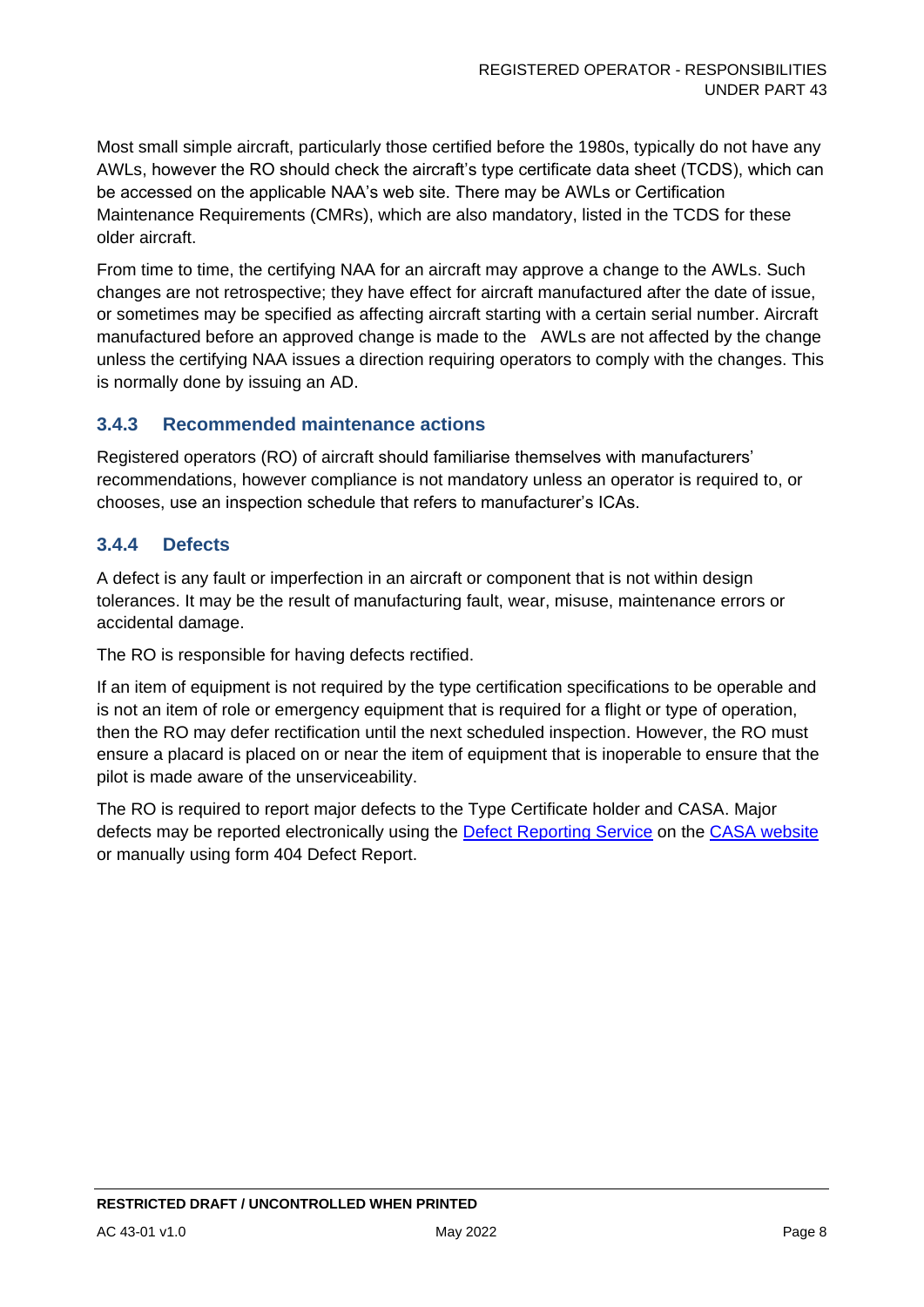# <span id="page-9-0"></span>**4 Record Keeping**

### <span id="page-9-1"></span>**4.1 Record keeping system**

The RO is required to keep a system of records for the aircraft. Part 43 legislation does not prescribe how records are to be kept. The RO may choose the system of records keeping that suits their needs. Some examples of aircraft maintenance record keeping systems are:

- CASA logbook systems
- manufacturers' logbooks
- computer based systems<sup>4</sup>
- owner association forms
- flight and technical logs.

Part 43 of CASR does not prescribe how the RO records and tracks daily aircraft usage, defects and upcoming scheduled maintenance. Again, the RO can choose a system which best suits their needs. Some examples are:

- a version of the old maintenance release (the old form will no longer be printed however a printable WORD version will be available)
- flight times and defects are recorded in the aircraft logbook along with maintenance actions
- flight/technical log
- computer based system<sup>5</sup>
- owner association forms

### <span id="page-9-2"></span>**4.2 What must be recorded?**

The RO is responsible for ensuring maintainers make entries for maintenance in the aircraft records, including approving the aircraft for return to service.

The RO is responsible for keeping records of inspections of the aircraft, engine/s, propeller/s and rotor/s. The records of inspections should include:

- a brief description of the work
- the date
- the signature and certificate/licence number of the person approving the aircraft for return to service.

The RO is also responsible for keeping records of:

- total time in service of the aircraft, engine(s), propeller(s) and rotor(s)
- current status of life limited components if applicable

<sup>4</sup> Refer to AC 11-3(1) if considering using a computer-based record system.

<sup>5</sup> ibid.